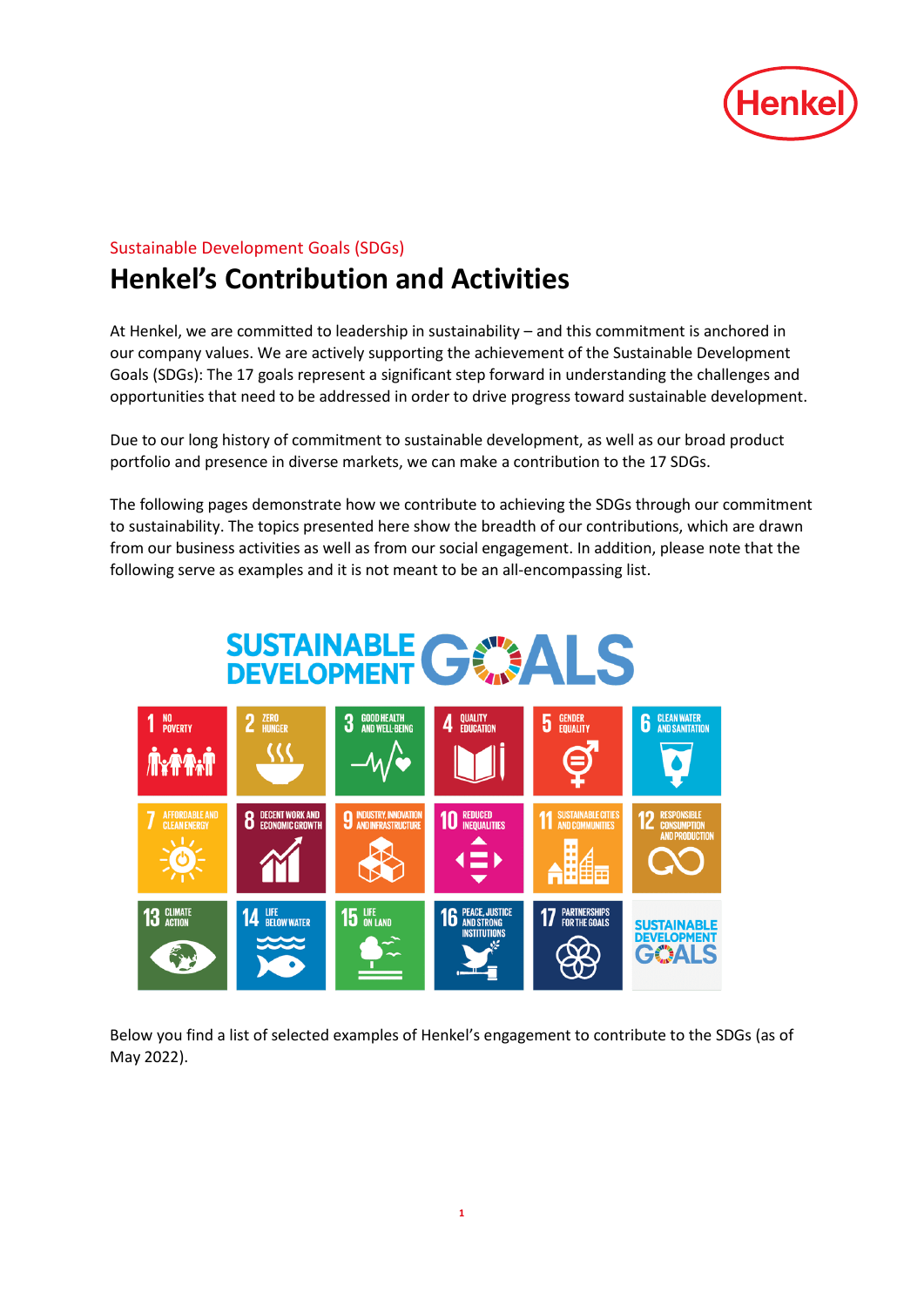

# **Goal 1: End poverty in all its forms everywhere**



#### **Partnership with Plastic Bank**

Since 2017, we have been successfully working with the social enterprise Plastic Bank, which works to reduce plastic waste in nature while at the same time offering new opportunities to people who live in poverty – especially in countries where recycling infrastructure for waste disposal is non-existent or inadequate. Henkel was the first major global consumer goods company to partner with Plastic Bank. In 2021, Henkel and Plastic Bank started to expand the recycling infrastructure in Egypt, opening ten collection centers in the Cairo area. This commitment will be steadily expanded over the next few years. The local population can return collected plastic to the collection centers and exchange it for money, goods or services. This creates value from waste before it can enter waterways or the sea.

#### **Training program "Shaping Futures"**

This unique training program Shaping Futures from Schwarzkopf Professional is a worldwide social initiative dedicated to teaching disadvantaged youngsters the craft of hairdressing so they can forge a brighter future for themselves. Since 2010, Schwarzkopf Professional and non-profit organizations have offered young people the opportunity to obtain training in basic hairdressing techniques to establish livelihoods. This program made it possible to train over 2,600 young people in more than 30 countries.

#### **Corporate volunteering**

Our employees support social projects through our initiative "MIT Volunteering" (Make an Impact on Tomorrow). Since the foundation of in 1998, we have supported the voluntary activities of Henkel employees and pensioners in over 16,800 projects and more than 100 countries around the world. At the same time, more and more employees and pensioners are joining forces to implement larger social projects. This also includes projects for refugees, such as volunteering in shelters, supporting integration projects, learning partnerships, and in-kind donations.

#### **Social engagement**

With our social engagement activities, we aim to support people around the globe and improve their quality of life. For example, the volunteer efforts by our employees have provided support for social projects in Guatemala, in cooperation with the organization United Way Worldwide. The focus is on education, financial stability, and health. Our corporate citizenship has been an integral part of our corporate culture ever since the company was established by Fritz Henkel in 1876.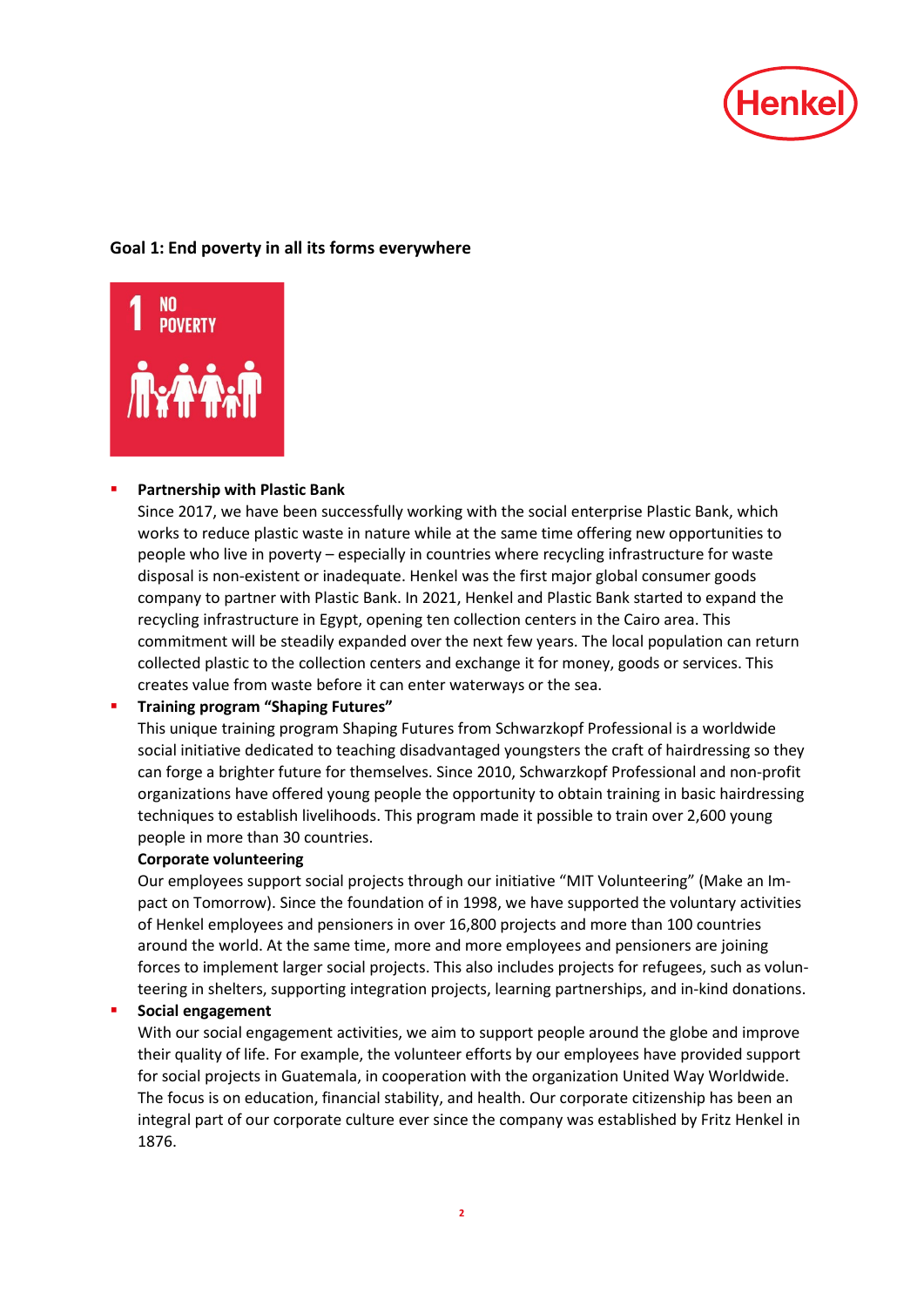

**Goal 2: End hunger, achieve food security and improved nutrition and promote sustainable agriculture**



#### **F** Support for smallholder farmers

We aim to increase the availability of sustainable palm oil and palm kernel oil on the market, for example, through collaborative projects that enable smallholder farmers to certify their crops as sustainable, increase productivity and improve their livelihoods.

**EXECOPED CORPORATE VOLUTTEERING** 

Our employees support social projects through our initiative "MIT Volunteering" (Make an Impact on Tomorrow). Since the foundation of "MIT Volunteering" in 1998, we have supported the voluntary activities of Henkel employees and pensioners in over 16,800 projects and more than 100 countries around the world. At the same time, more and more employees and pensioners are joining forces to implement larger social projects. This also includes projects for refugees, such as volunteering in shelters, supporting integration projects, learning partnerships, and in-kind donations.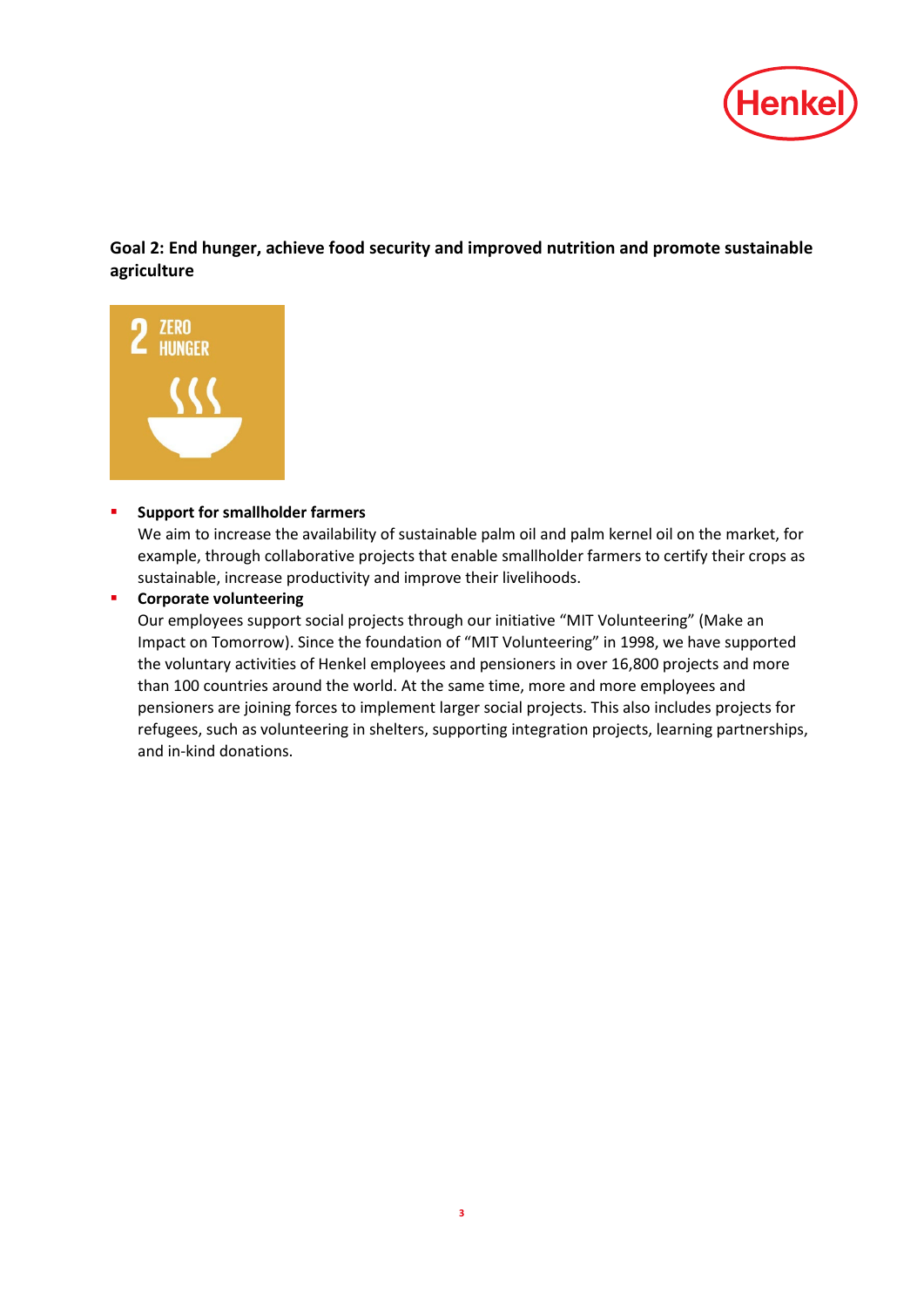

# **Goal 3: Ensure healthy lives and promote well-being for all at all ages**



# **Health and vitality**

We promote the health and vitality of our employees to help create an agile, high-performance organization. To do so, we rely on globally uniform health and safety standards, and provide health and preventive care programs to guard against workplace risks and general health risks that could lead to illness. The broad range of health services offered at our sites has two aims: promoting our employees' physical health (via seminars for giving up smoking, health check-ups, AIDS prevention, etc.) and maintaining their mental vitality (through stress management and similar measures).

# **[Product safety](http://sustainabilityreport.henkel.com/sustainability-stewardship/product-safety/)**

Consumer safety has always been of paramount importance to Henkel. We only offer products that are safe and compatible with human health. When formulating our products, we only use ingredients that comply with all relevant legal regulations and that have been thoroughly tested for compatibility with health.

# **[Improving labor](http://sustainabilityreport.henkel.com/our-strategy/targets/) standards & [workplace safety](http://sustainabilityreport.henkel.com/people/health-and-occupational-safety/)**

Occupational safety within the company and along the value chain is a top priority for us. We remain focused on our long-term objective of zero accidents and want to improve our occupational safety by 60 percent by the end of 2025 compared to the base year 2010. In 2021, we achieved an improvement of 42 percent compared to 2010.

# **Human rights and social standards**

In 1994, Henkel's Mission and Principles emphasized that respecting the social values and standards of the countries we operate in is an integral part of our company policy. In 2000, we introduced the Henkel Code of Conduct including a clear and proactive statement on supporting human rights.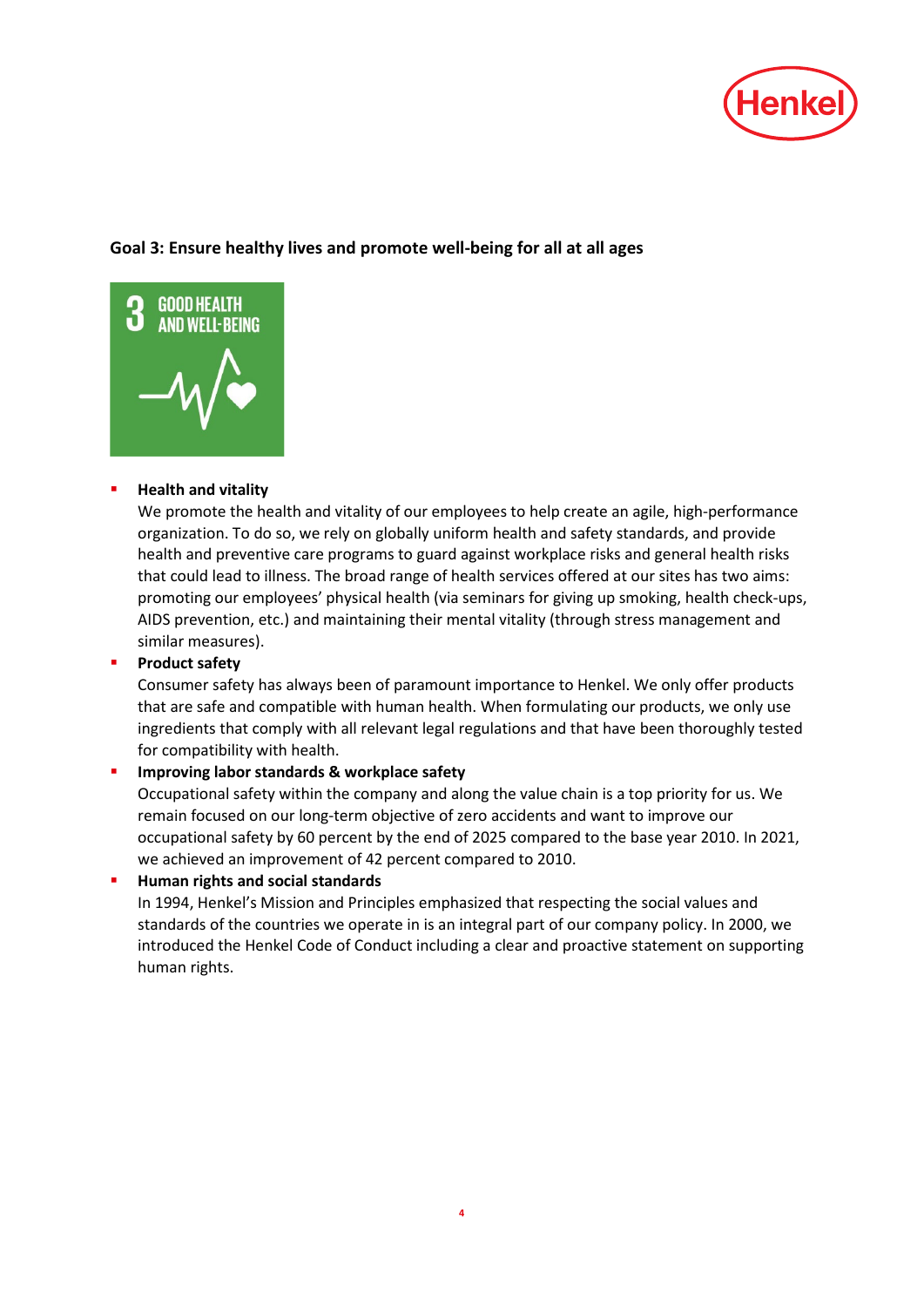

**Goal 4: Ensure inclusive and equitable quality education and promote lifelong learning opportunities for all**



#### **[Social education activities](http://sustainabilityreport.henkel.com/social-engagement/social-partnerships/)**

We are committed to further expanding our community education programs and volunteering. For examples, our Sustainability Pioneer Program aims to provide our employees with a clear understanding of sustainability so that they are able to teach others, such as school children or even consumers, about the importance of sustainable action. Our Shaping Futures initiative offers young people the opportunity to obtain training in basic hairdressing techniques and establish livelihoods. Through our cooperation with the non-profit educational initiative "Teach First" Germany, we support disadvantaged students in achieving better school results.

# **Social progress**

We want to further expand our voluntary social engagement and engage and empower our employees to become actively involved in sustainability in their work environment and in their private lives. In doing so, we build with our Sustainability Pioneer Program on our Sustainability Ambassador Program, which has trained more than 50,000 motivated employees at our sites around the world since 2012.

# **[Training and professional development](http://sustainabilityreport.henkel.com/people/human-resources-management/professional-development/)**

We promote the skills and knowledge of our employees to help them achieve their full potential. Lifelong learning is a core element of continuous development at our company. Henkel encourages its employees to expand their knowledge and skills according to their individual needs.

#### **F** [Say Yes! to the Future](http://sustainabilityreport.henkel.com/people/human-resources-management/professional-development/) initiative

Sales representatives from all businesses and around the world receive training on sustainability that apply to sales. They then apply this knowledge in joint projects with our trade partners – in logistics, for example, or by promoting sustainable purchasing decisions.

#### **[Forscherwelt](http://www.henkel-forscherwelt.com/)**

Henkel's Forscherwelt (Researchers' World) project takes elementary school children on scientific adventures, showing how much fun research can be through age-appropriate lessons and experiments. The project was launched in 2011 and is available in multiple countries worldwide.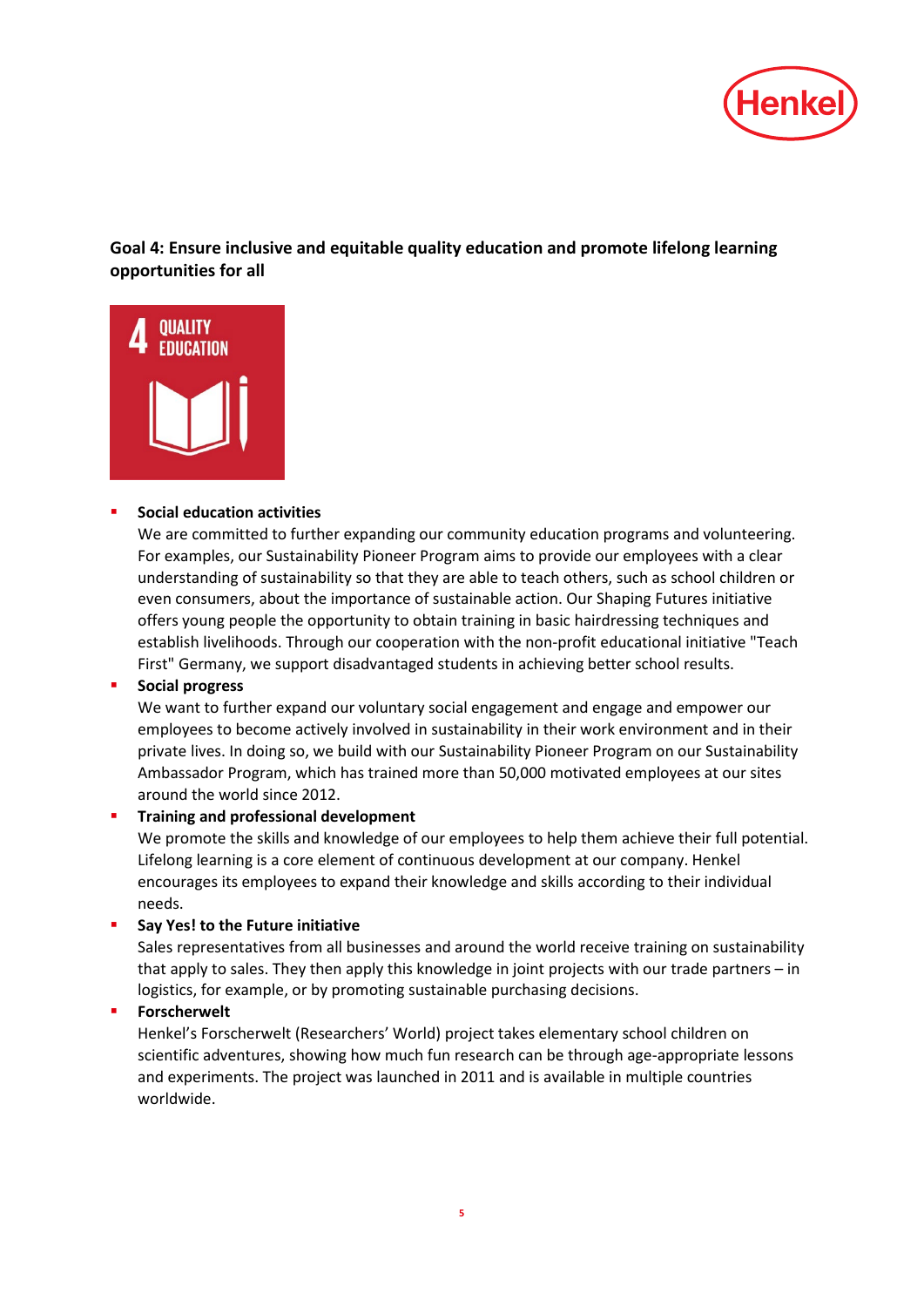

#### **F** Smallholder projects promote sustainable production

Since 2013, we have partnered with Solidaridad on initiatives in smallholder projects in various countries such as Ghana, Honduras, Indonesia, Colombia, Mexico, Nicaragua and Nigeria to produce sustainable palm oil. The focus was on training in best practice approaches, including climate-friendly agriculture, along with exerting an influence on policy and involving stakeholders. Building on the very good collaboration with Solidaridad, we have developed specific plans for the next few years to expand the commitment further.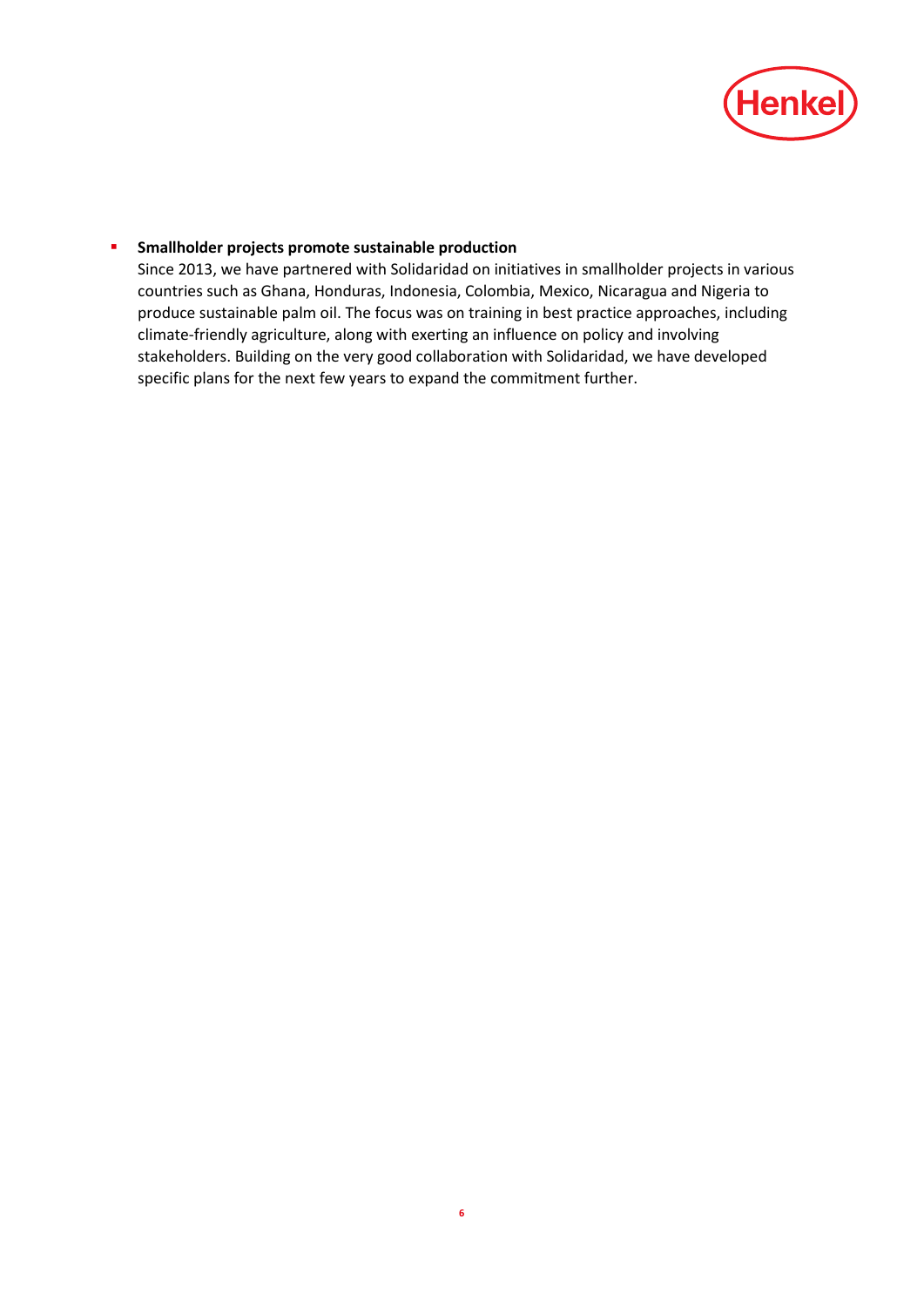

# **Goal 5: Achieve gender equality and empower all women and girls**



# **[Million Chances](http://sustainabilityreport.henkel.com/social-engagement/brand-engagement/) initiative**

Since 2016, the Schwarzkopf Million Chances initiative has been supporting girls and women in becoming more self-confident and building a successful future for themselves. The initiative supports aid projects worldwide, often in cooperation with independent organizations such as Plan International Deutschland e.V. in Colombia, Egypt and China. Since the initiative was launched, we have been able to provide assistance to a total of around 136,000 people. The fourth Schwarzkopf Million Chances Award was also presented in 2021, sponsored by the Fritz Henkel Stiftung foundation. Four non-profit projects were awarded prize money of 10,000 euros for their outstanding commitment.

#### **Social progress**

We want to further expand our voluntary social engagement and engage and empower our employees to become actively involved in sustainability in their work environment and in their private lives. In doing so, we build with our Sustainability Pioneer Program on our Sustainability Ambassador Program, which has trained more than 50,000 motivated employees at our sites around the world since 2012.

#### **[Empowering women](http://sustainabilityreport.henkel.com/people/human-resources-management/professional-development/) and gender parity**

Our goal is to continually increase the share of female representation at all levels of the organization and we have the ambition to achieve gender parity across all management levels by 2025. For this, it is critical that we create the required framework conditions that permit our employees to balance the planning of their career and their personal life. We support our employees by offering them flexible working models. These models include mobile working, parttime and flexible working hours, job sharing and tandem models, or sabbaticals. Another way we help families balance work and family life is by offering childcare and social services. We also have various mentoring programs for women in our business units and functions worldwide. In the Beauty Care business unit, for example, a global, internal network called RISE was created to promote gender balance in management positions, for example, through the participation of women in a mentoring program. The aim of the Women into Science and Engineering program, run by the Adhesive Technologies business unit, is to connect women at various management levels with managers in the technology and engineering sector worldwide to enable the sharing of skills and knowledge.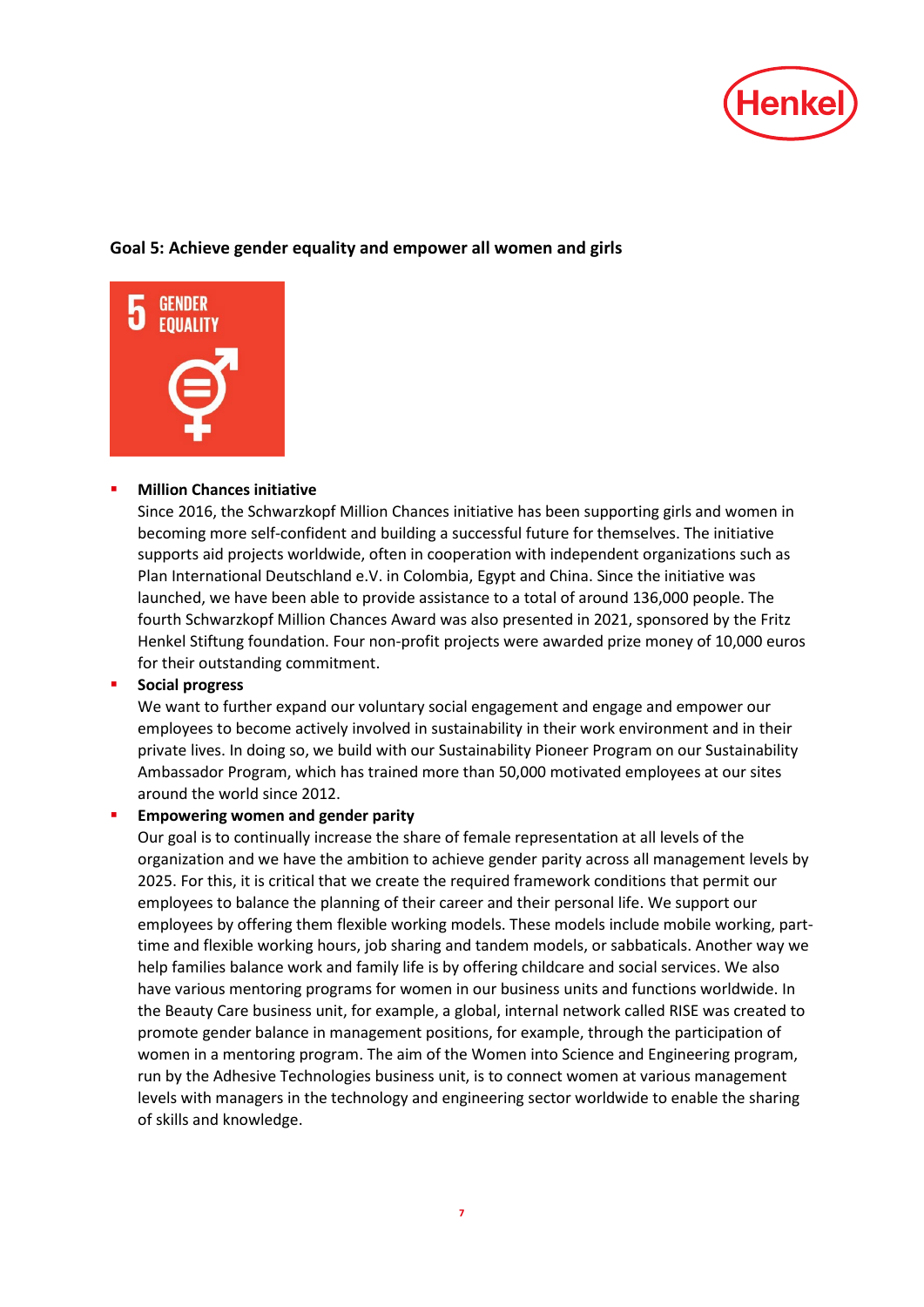

# **Goal 6: Ensure availability and sustainable management of water and sanitation for all**



# **Initiatives for consumers and customers**

Henkel focuses on reducing water consumption during production and use of our products and on avoiding wastewater. The initiative "Be smarter. Save water" is one example. Its goal is to create consumer awareness about the responsible use of water as an important resource. Using less hot water also results in less CO<sub>2</sub> emissions. The initiative includes information provided on the product packaging and a related website.

#### **[Water](http://sustainabilityreport.henkel.com/our-strategy/targets/) savings in production**

We aim to achieve circular water use at key manufacturing sites by 2030 and we set the goal of using 35 percent less water per ton of product by 2025 (base year 2010). To achieve our goal, each production site carefully examines all options for reducing water consumption and avoiding wastewater. Wastewater from industrial applications is disposed of properly in accordance with legal requirements. Where applicable, Henkel provides pre-treatment with state-of-the-art technologies for removing contaminants.

# **[Product stewardship](http://sustainabilityreport.henkel.com/sustainability-stewardship/product-safety/)**

The composition of our products is designed to have the least possible impact on the environment, as many of our products pass into wastewater after use.

#### **Volunteering project**

Our initiative "MIT Volunteering" (Make an Impact on Tomorrow) promotes personal initiative and voluntary social engagement, like the construction of a drinking water well in Burkina Faso.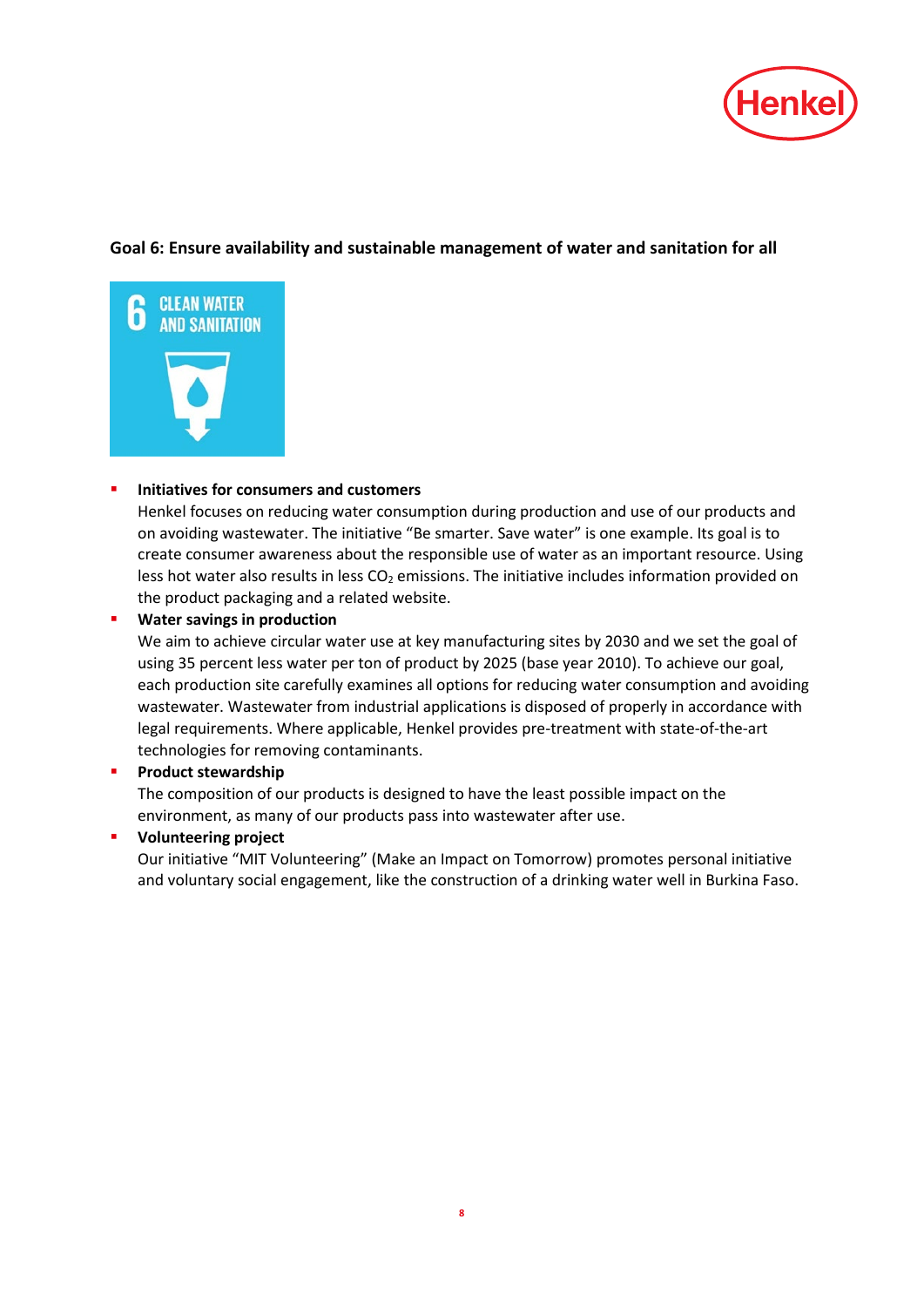

# **Goal 7: Ensure access to affordable, reliable, sustainable and modern energy for all**



# **Climate-positive by 2030**

We want to become climate-positive by 2030 by replacing the remaining fuels at our sites with  $CO<sub>2</sub>$ -free alternatives. In line with our vision, the sites will become climate-positive when surplus  $CO<sub>2</sub>$ -free energy that Henkel does not need for its own purposes is supplied to third parties. In addition to our activities at our own sites, we want to leverage our influence on areas of our value chain that are particularly relevant to  $CO<sub>2</sub>$  emissions.

- **CO2 reduction and energy targets**
	- We have set a clear target of using 65 percent less  $CO<sub>2</sub>$  emissions per ton of product by 2025 (base year 2010).
	- We want to source 100 percent of the electricity we use in production from renewable resources by 2030.
	- We aim at a 30 percent reduction of the  $CO<sub>2</sub>$  emissions from raw materials and packaging per ton of product until 2030 (base year 2017).
	- Moreover, our goal is to work with our customers, consumers and suppliers to save 100 million metric tons of  $CO<sub>2</sub>$  over the ten-year period from 2016 to 2025.
- **New production facility with holistic concept including the use of renewable energies** When building new plants, we aim to integrate our ambitions related to efficiency and renewable energy as early as in the design phase. For example, we were able to integrate high standards for sustainability into our new Adhesive Technologies production facility for aerospace applications in Montornès el Vallès, Spain, which opened in 2019. Thanks to a holistic concept including the use of renewable energies and smart technologies for equipment and infrastructure, it is the first production building in Spain with the golden DGNB certification from the German Sustainable Building Council.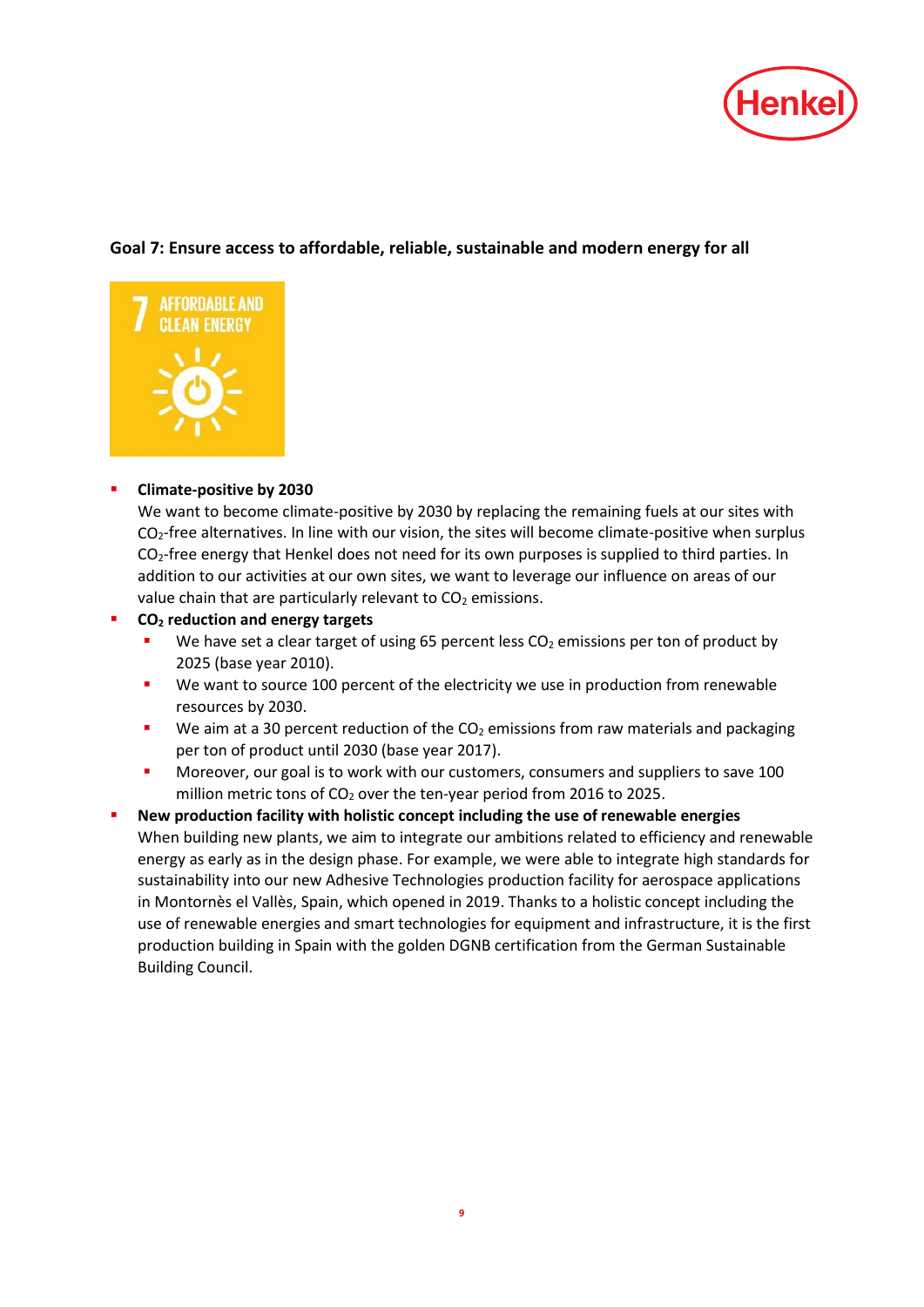

**Goal 8: Promote sustained, inclusive and sustainable economic growth, full and productive employment and decent work for all**



# **Achieve more with less**

Our goal for 2030 for our entire company is to triple the value we create for the environmental footprint made by our operations, products and services. We call this goal to become three times more efficient "Factor 3". The increase in efficiency results from the ratio of sales volume relative to the environmental footprint per production volume.

**[Support for smallholder farmers](http://www.henkel.com/sustainability/dialog-and-contacts/positions/palm-oil)**

We aim to increase the availability of sustainable (kernel) palm oil on the market through collaborative projects that enable small farmers to certify their crops as sustainable, increase productivity and improve their livelihoods. To achieve this, we work together with the development organization Solidaridad. The focus was on training in best practice approaches, including climate-friendly agriculture, along with exerting an influence on policy and involving stakeholders. To date, around 36,400 smallholders have been reached on some 340,000 hectares under cultivation.

# **[Codes and Standards](http://www.henkel.com/company/corporate-culture)**

As early as 1994, Henkel's Mission and Principles document emphasized that respecting social values and standards is an integral part of our company policy. Since then, we have developed and adapted a comprehensive set of codes, standards and processes to provide our employees, customers, suppliers, investors and the communities we operate in with a clear definition of the ethical and social values we uphold – including human rights expectations.

# **[Innovation](http://sustainabilityreport.henkel.com/sustainability-stewardship/sustainability-measurement/)**

We have set a clear target that each new product must make a contribution to sustainability. In line with this, we systematically assess products throughout our innovation process.

# **[Responsible Sourcing](http://www.henkel.com/partners-and-suppliers/suppliers)**

We expect our suppliers and business partners to conduct themselves in a manner consistent with our sustainability requirements. In selecting and working with our business partners, we also consider their performance in regard to safety, health, environment, social standards and fair business practices. The key element here is our responsible-sourcing strategy, which places a clear focus on a shared fundamental approach. In 2011, Henkel and five other companies in the chemical industry established the initiative ["Together for Sustainability –](https://www.tfs-initiative.com/) The Chemical Initiative [for Sustainable Supply Chains"](https://www.tfs-initiative.com/) (TfS). The TfS initiative aims to harmonize the increasingly complex supply chain management processes with regard to sustainability and to optimize the dialog among worldwide business partners.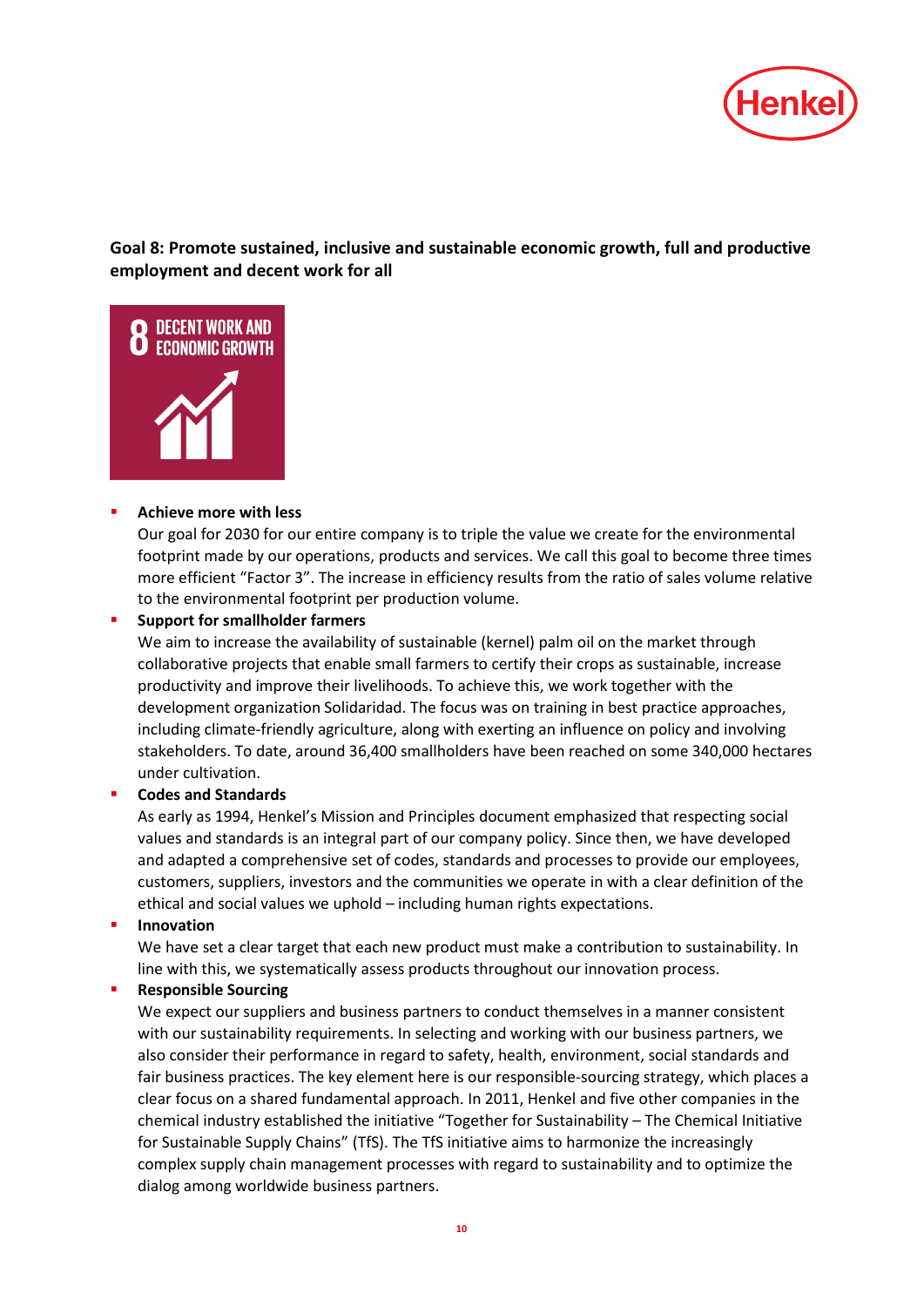

# **Goal 9: Build resilient infrastructure, promote inclusive and sustainable industrialization and foster innovation**



#### **Industry 4.0**

Digitalization is the key to making our production sites climate-positive, because it serves as a driver for sustainability. We were once again recognized as an "Advanced 4th Industrial Revolution Lighthouse" by the World Economic Forum and McKinsey & Company for our achievements in this area. An independent panel of experts recognized Henkel's Laundry & Home Care production facility in Toluca, Mexico, in 2021 and Montornès del Vallès, Spain, in 2020, as a global "Lighthouse" project and pioneer for Industry 4.0.

# **[Logistics footprint reduction](http://sustainabilityreport.henkel.com/supply-chain/logistics-and-transport/)**

Our responsibility along the entire value chain also includes optimizing our transport and logistics processes in terms of environmental compatibility and resource efficiency. We set ourselves the overall aim to reduce the emissions from transporting our products by around 15 percent between 2015 and 2025.

# **Reduction of the waste volume**

Henkel is committed to fostering a circular economy. This includes driving innovation in packaging solutions for our consumers and industrial customers, as well as engaging and collaborating with partners from across the entire value chain. At the same time, we aim to reduce production waste and promote a circular economy in our operations. We have set a clear target of achieving 50 percent less waste per ton of product by 2025 (base year 2010). We have also defined an additional target to stop disposing of production waste in landfills at all production sites, including for our industrial business, by 2030.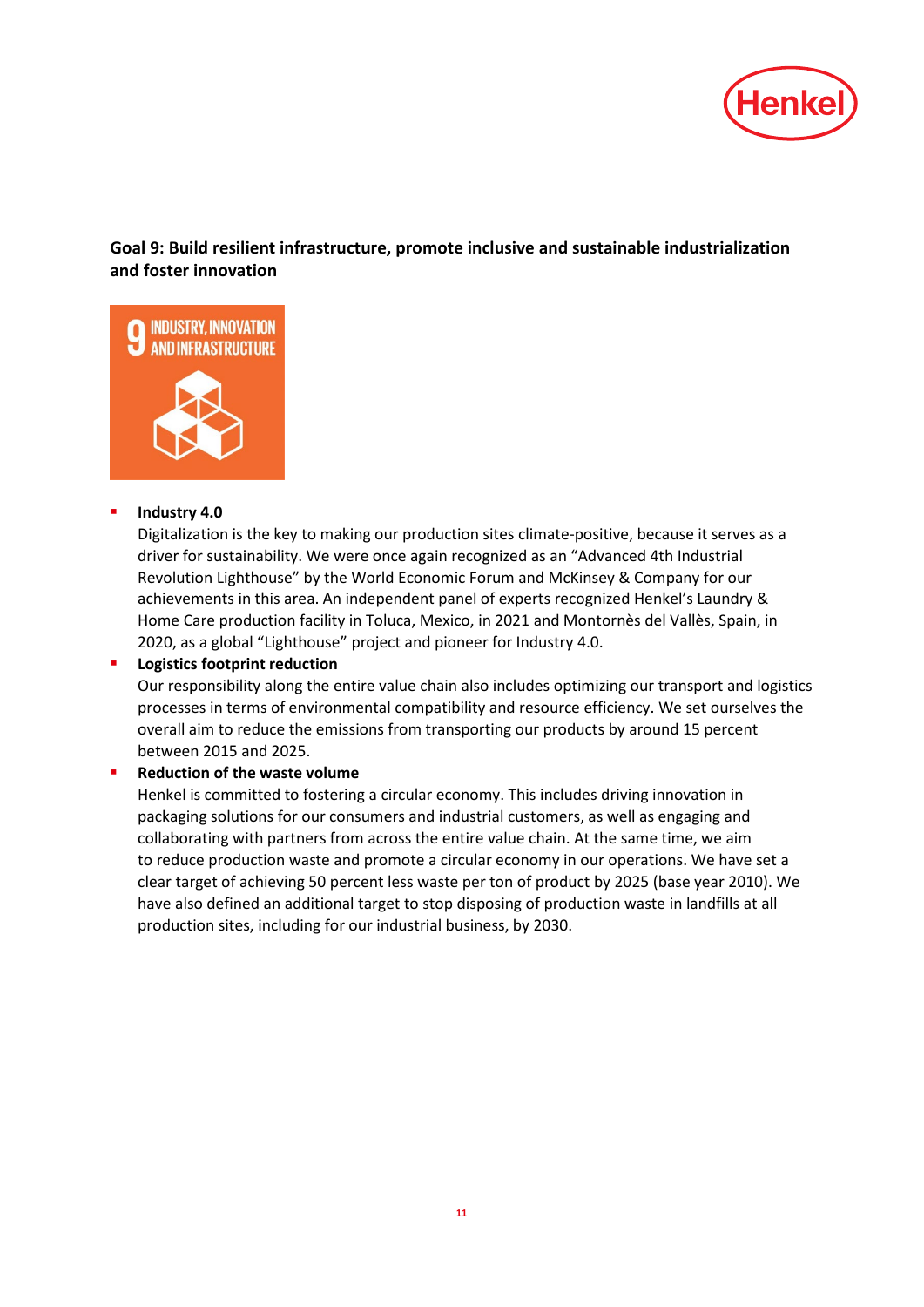

# **Goal 10: Reduce inequality within and among countries**



# **P** [Diversity & Inclusion](http://sustainabilityreport.henkel.com/people/human-resources-management/diversity/)

The diversity of our employees, with their individual differences and perspectives, is essential to our strength and innovative capabilities. Consequently, Henkel has been focusing on the subject of diversity and inclusion for more than ten years. We want to create an inclusive working environment in which every employee is valued and individual performance is recognized. With numerous programs, training courses and workshops, we strengthen understanding of diversity and appreciative behavior. We want to create an inclusive working environment that fosters all dimensions of diversity in order to develop the full potential of our employees. We pursue a holistic approach, which includes individual personal characteristics as well as experience, knowledge, and skills.

# **Integration program**

We foster a culture of inclusion that focuses on the skills and individual talents of people with disabilities. Through targeted programs, including in our emerging markets, we strive to offer everybody the same opportunities while always focusing on a person's individual strengths rather than their limitations.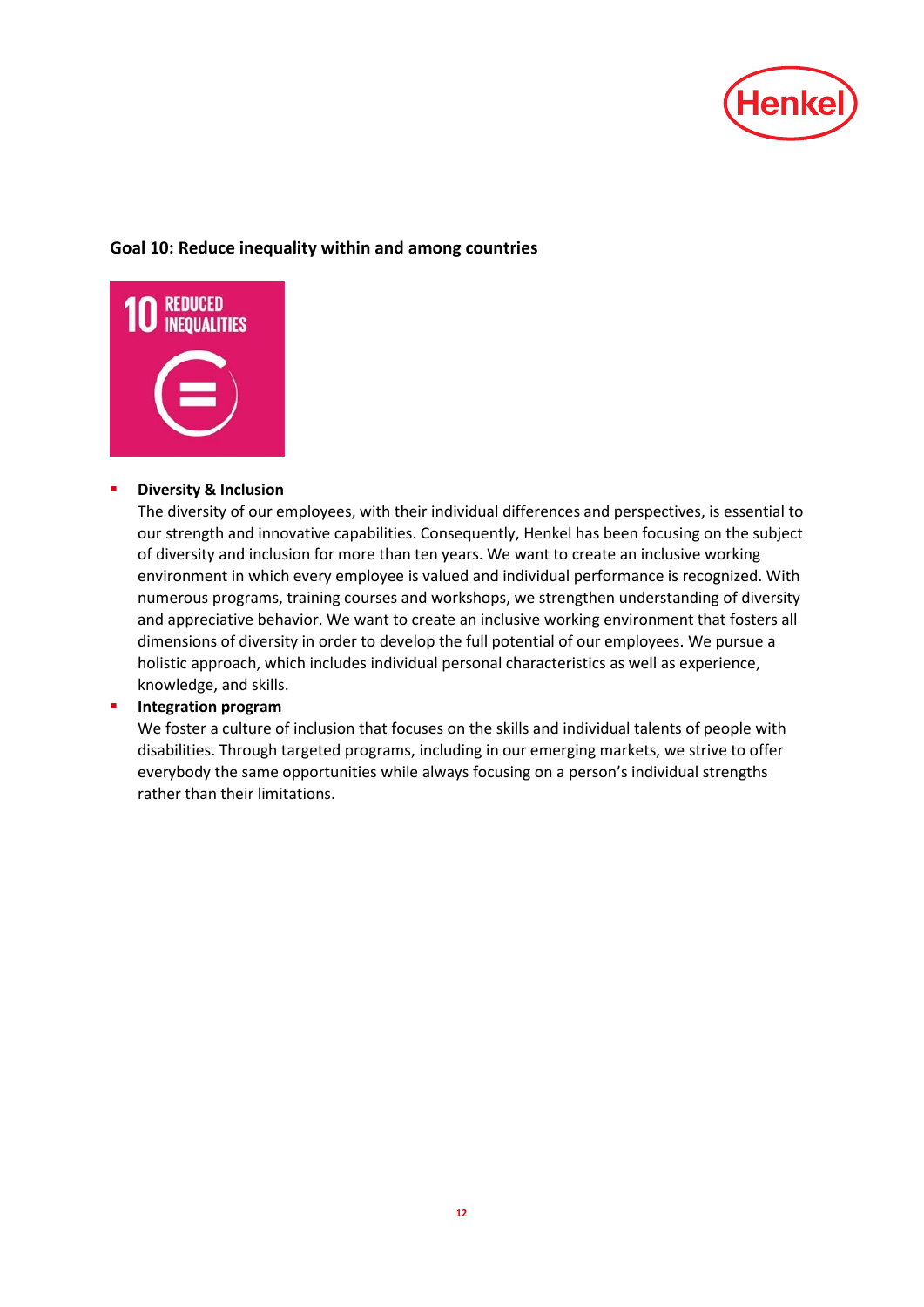

# **Goal 11: Make cities and human settlements inclusive, safe, resilient and sustainable**



#### **Intelligent material replacement in construction industry**

Technologies from Henkel also enable our customers to explore innovative new designs that offer sustainability-related benefits. Our adhesives open up the opportunity for our customers in the construction industry to use wooden panels instead of concrete. The technology is used in Cross-Laminated Timber (CLT) – a construction material made of three or more layers of wood. Using CLT can replace concrete, which uses more energy and emits more  $CO<sub>2</sub>$  when it is made.

#### **Contributions to energy efficiency**

Our products and technologies can help to contribute to energy efficiency. For example, our thermal insulation composite systems for building facades help to cut energy consumption by reducing the loss of heat. In addition, our "cool roof" coatings, which reflect 87 percent more sunlight than conventional roof coatings, reduce the consumption of energy because fewer air conditioning units are needed.

#### **Welcome Home program**

Since 2016, our Welcome Home program aims to provide a safe home for families and children in need. Through this initiative, employees from the Adhesives for Consumers, Craftsmen and Construction business area join together with aid organizations to help renovate and build safe places to live. By raising funds, donating products and providing teams of volunteers, Welcome Home provides a foundation on which people can build a better life.

**Building homes, rebuilding lives** 

Together with Habitat for Humanity, Henkel employees have been building houses for families in need since 2014 as part of one-week "Building Trips". In addition, Henkel also supports these activities with donations in kind, for example with building materials.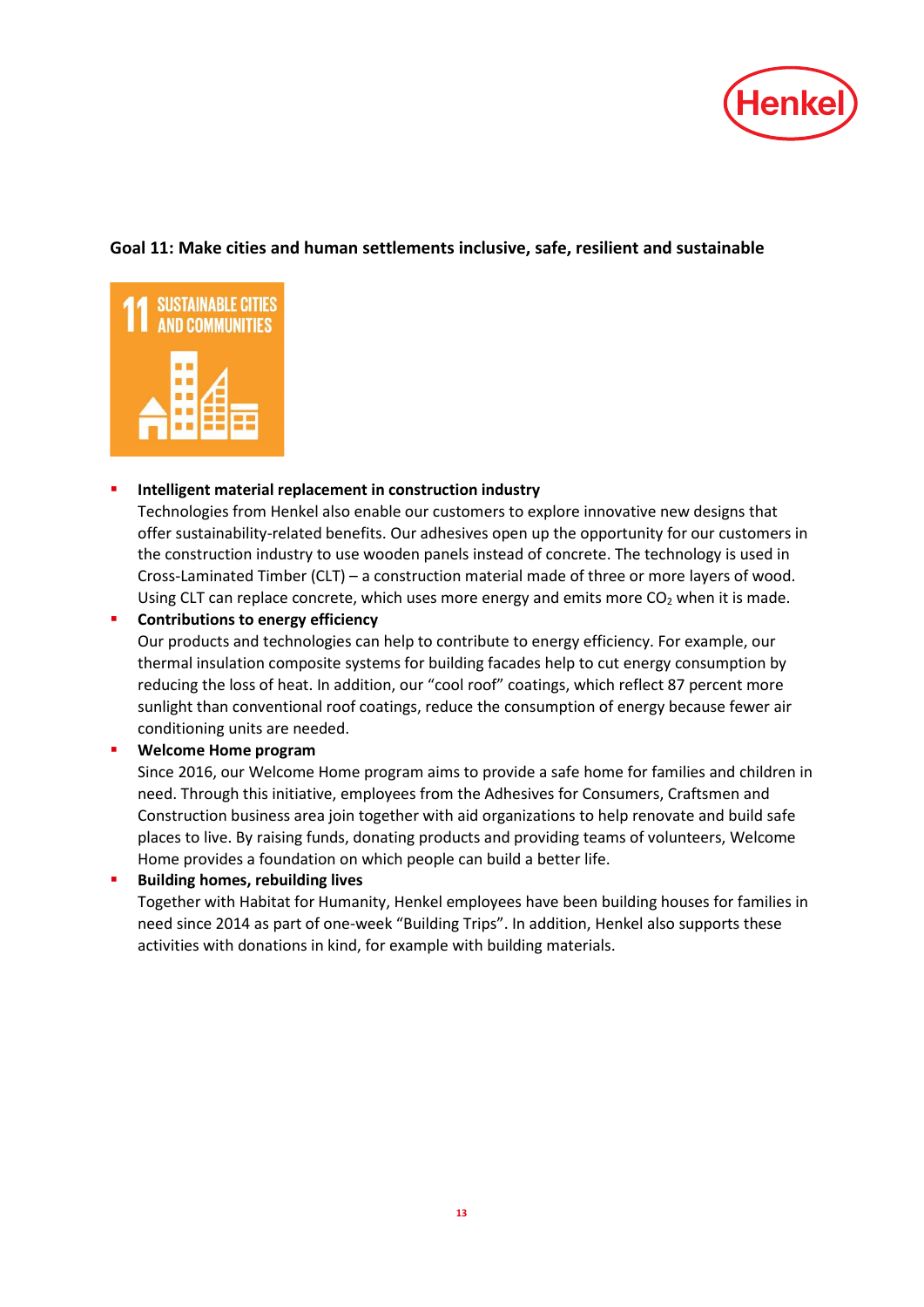

# **Goal 12: Ensure sustainable consumption and production patterns**



#### **[Help customers reduce emissions](http://sustainabilityreport.henkel.com/our-strategy/targets/)**

In relation to the leverage points, we have identified along our value chain, we have set a target of saving 100 million metric tons of  $CO<sub>2</sub>$  together with our customers, consumers and suppliers over the ten-year period from 2016 to 2025. and have developed a CO<sub>2</sub>-saving portfolio for this purpose. The evaluation of the contributions in this portfolio is based on a company-wide, standardized process that sets out the criteria for the selection of the products and the calculation of CO<sub>2</sub> emissions.

#### **Henkel footprint calculator**

Through targeted communication, we also strive to encourage responsible-minded behavior while using our products. This is especially important because the use phase accounts for up to 90 percent of the environmental footprint of many of our products. The importance of the use phase is also shown in the Henkel footprint calculator. It shows that not only companies, but also each individual can make a contribution to greater sustainability through their behavior.

#### **Closing material cycles and increasing resource efficiency**

At Henkel, we recognize our responsibility related to packaging. We are committed to promoting sustainability and bring this commitment to life through a set of ambitious targets. Our strategy is built around the circular economy concept and focuses on including materials from sustainable sources and using a smart design to close the loop – for the benefit of people and the planet. Our efforts to achieve these targets are brought to life through strong collaboration with partners from across industries to drive innovation in packaging development. Alongside this, we partner with different organizations which work on the improvement of recycling infrastructure, particularly in developing countries, where appropriate systems for recycling packaging materials are often not in place.

#### **Refill and reusable systems**

Refill packaging and reusable systems are also gaining importance alongside recycling. In addition to new product forms and the use of recyclable and recycled plastics in our packaging, we also use refillable packaging and refill stations where consumers can fill laundry and dishwashing detergents or shampoo into special bottles. When the contents are used up, the packaging can be refilled again.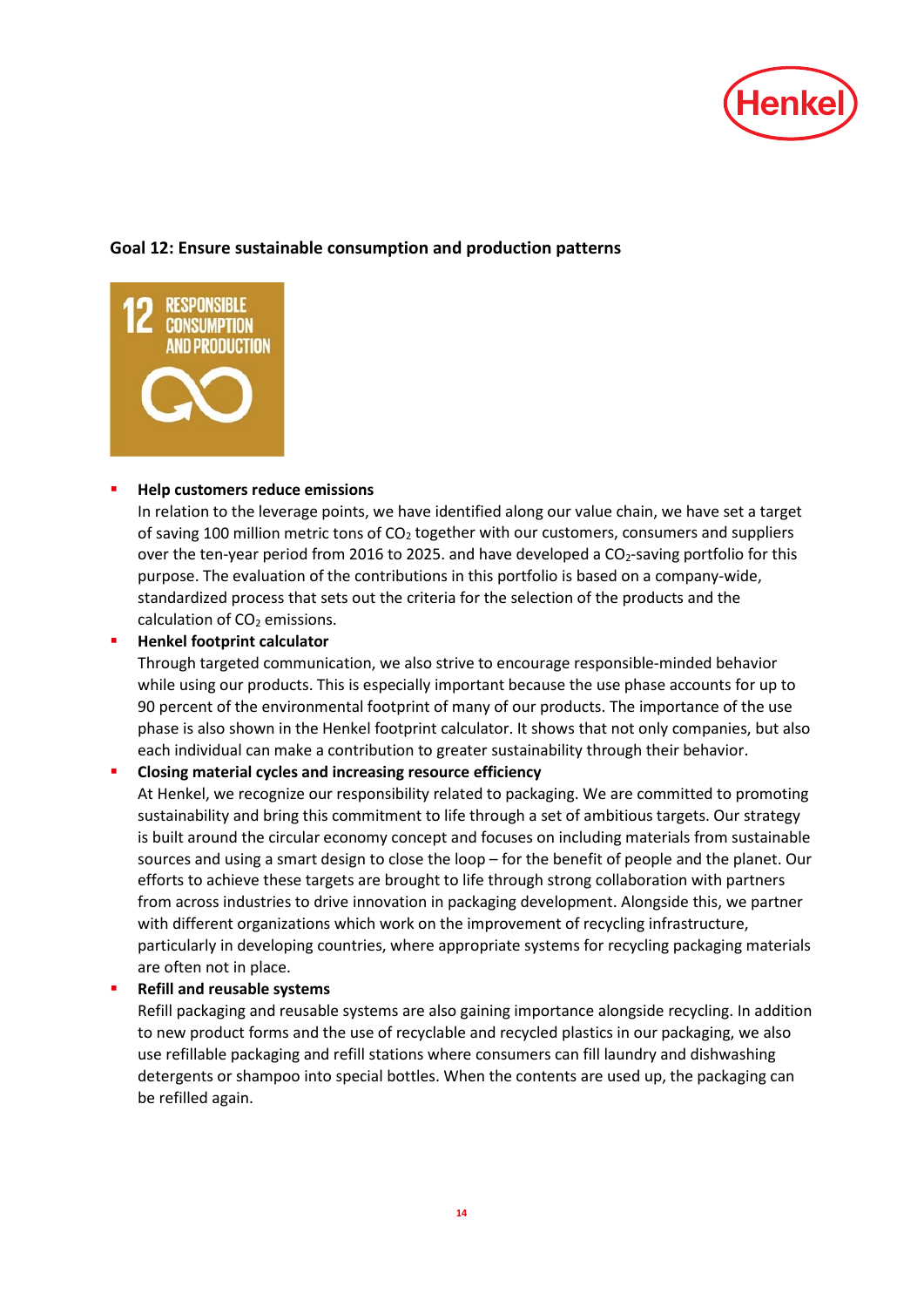

# **Eco Beauty Score Consortium**

To promote sustainable consumption, Henkel partnered with cosmetics companies Unilever, LVMH, L'Oréal and Natura to establish an Eco Beauty Score Consortium in September 2021. The goal is to develop an industry-wide system for assessing the environmental impact of cosmetic products to make it easier for consumers to make sustainable shopping decisions. This approach, which is based on the latest research, is designed to take into account the entire product life cycle.

# **Achieve more with less**

Our goal for 2030 for our entire company is to triple the value we create for the environmental footprint made by our operations, products and services. We call this goal to become three times more efficient "Factor 3". The increase in efficiency results from the ratio of sales volume relative to the environmental footprint per production volume.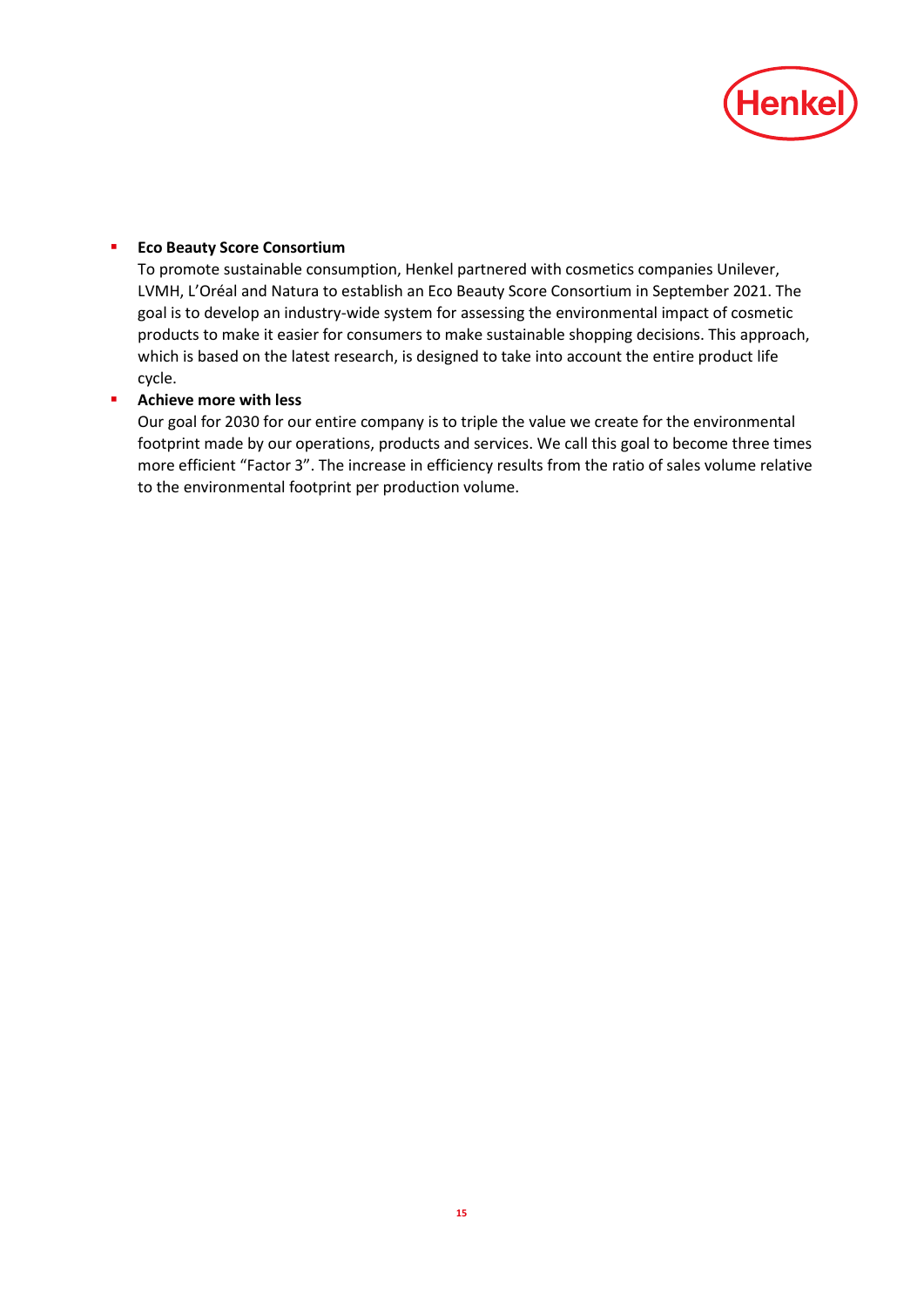

# **Goal 13: Take urgent action to combat climate change and its impacts**



# **Climate-positive by 2030**

We want to become climate-positive by 2030 by replacing the remaining fuels at our sites with  $CO<sub>2</sub>$ -free alternatives. In line with our vision, the sites will become climate-positive when surplus  $CO<sub>2</sub>$ -free energy that Henkel does not need for its own purposes is supplied to third parties. In addition to our activities at our own sites, we want to leverage our influence on areas of our value chain that are particularly relevant to  $CO<sub>2</sub>$  emissions.

# **CO2 reduction and energy targets**

- We have set a clear target of using 65 percent less  $CO<sub>2</sub>$  emissions per ton of product by 2025 (base year 2010).
- We want to source 100 percent of the electricity we use in production from renewable resources by 2030.
- We aim at a 30 percent reduction of the CO2 emissions from raw materials and packaging per ton of product until 2030 (base year 2017).

# **CO2 [emissions target](http://sustainabilityreport.henkel.com/our-strategy/targets/) approved by Science Based Targets initiative**

In 2020, the Science Based Targets initiative (SBTi) confirmed that our science-based emissions reduction targets, which we derived based on our long-term goals, are consistent with the initiative's criteria. Our targets for Henkel's greenhouse gas emissions (Scope 1 and 2) are in line with the reductions required to keep warming to 1.5 degrees Celsius. We have committed to reducing our Scope 1 and 2 emissions per metric ton of product by 67 percent by 2030 compared to 2017, and we have converted our existing climate targets with the reference year 2010 accordingly to the more current reference year 2017. Our target for value chain emissions (Scope 3) also meets SBTi's criteria for ambitious value chain targets, which means it is in line with best practice. By 2030, we aim to reduce our emissions from raw materials and packaging that meet Scope 3.1 "Goods and Services" of the GHG Protocol by 30 percent per metric ton of product compared to 2017.

# **[Help customers reduce emissions](http://sustainabilityreport.henkel.com/our-strategy/targets/)**

In relation to the leverage points we have identified along our value chain, we have set a target of saving 100 million metric tons of CO<sub>2</sub> together with our customers, consumers and suppliers over the ten-year period from 2016 to 2025. and have developed a  $CO<sub>2</sub>$ -saving portfolio for this purpose. The evaluation of the contributions in this portfolio is based on a company-wide,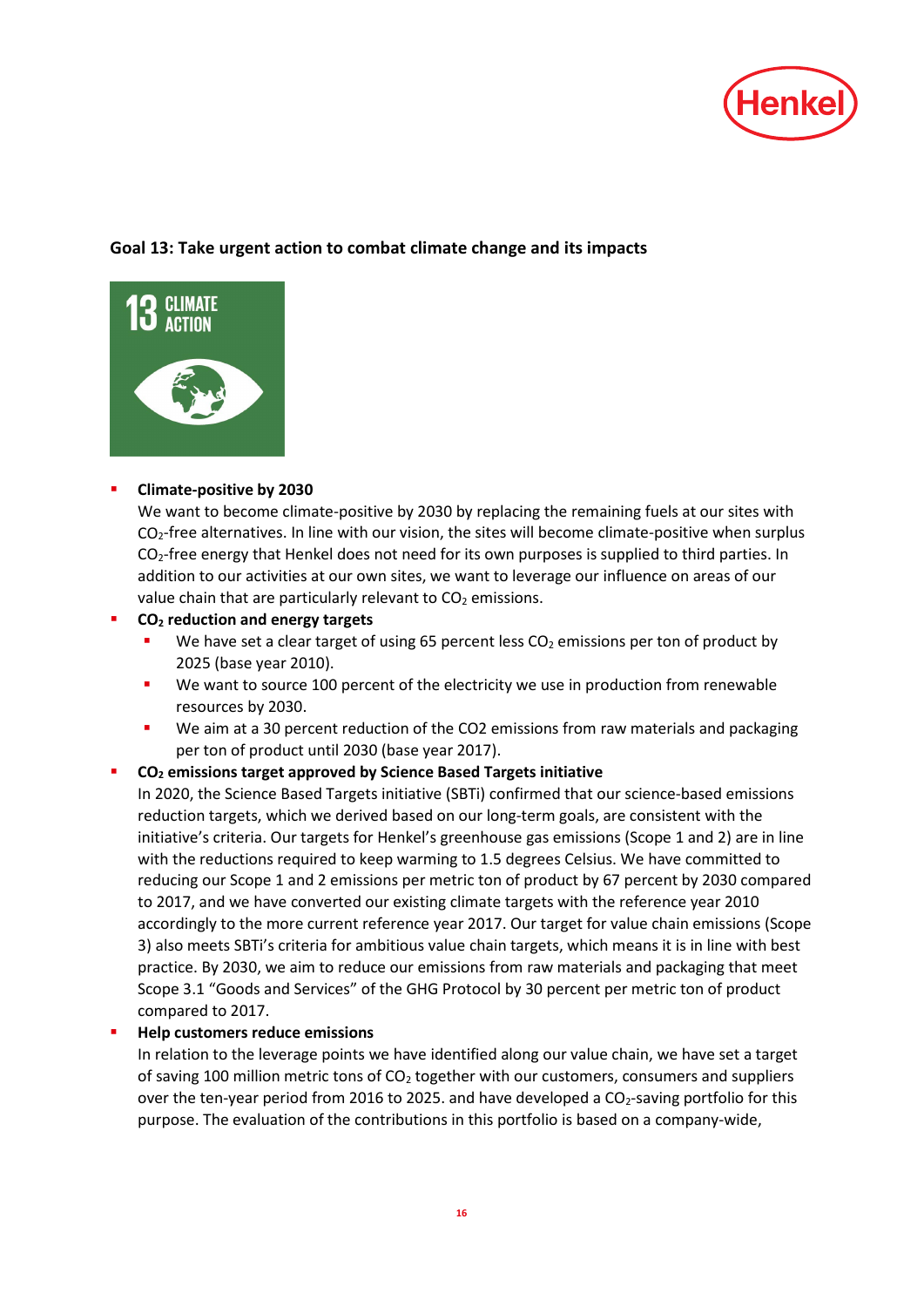

standardized process that sets out the criteria for the selection of the products and the calculation of  $CO<sub>2</sub>$  emissions.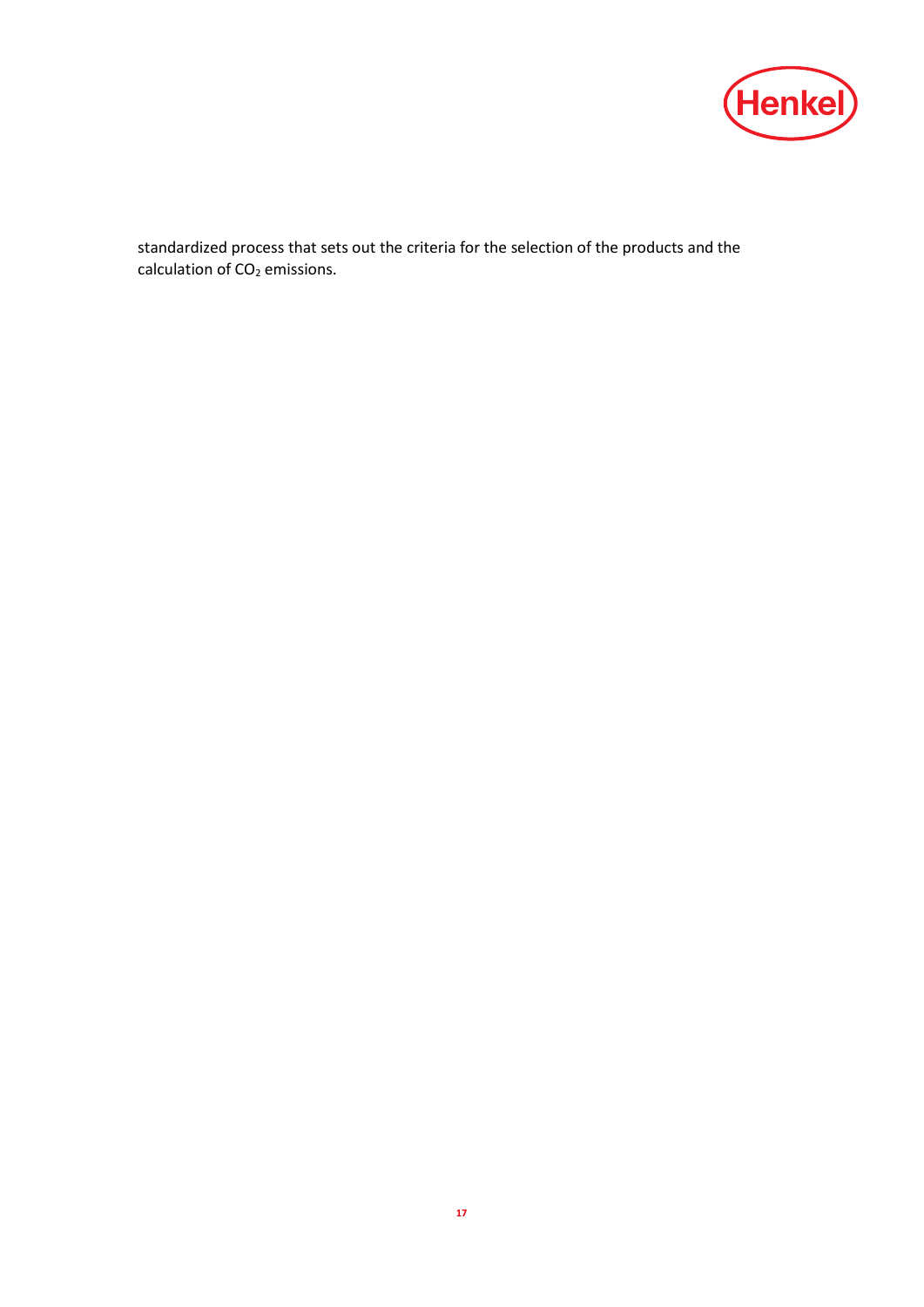

# **Goal 14: Conserve and sustainably use the oceans, seas and marine resources for sustainable development**



#### **Partnership with Plastic Bank**

Since 2017, we have been successfully working with the social enterprise Plastic Bank, which works to reduce plastic waste in nature while at the same time offering new opportunities to people who live in poverty – especially in countries where recycling infrastructure for waste disposal is non-existent or inadequate. Henkel was the first major global consumer goods company to partner with Plastic Bank. In 2021, Henkel and Plastic Bank started to expand the recycling infrastructure in Egypt, opening ten collection centers in the Cairo area. This commitment will be steadily expanded over the next few years. The local population can return collected plastic to the collection centers and exchange it for money, goods or services. This creates value from waste before it can enter waterways or the sea.

#### **Ocean pollution through plastic waste**

To prevent improper disposal of our plastic product packaging from contributing to ocean pollution, we are striving for a circular economy for plastics that is similar to existing systems. We will continue to increase the recyclability of our packaging, while also increasing the percentage of recycled material in our packaging and offer refill and reusable systems.

#### **Microplastics**

We are committed to ensuring that our consumer products do not cause any microplastics to enter the environment. We understand microplastics to refer to solid, insoluble plastic particles that are five millimeters or smaller and are not biodegradable.

#### **[Product stewardship](http://sustainabilityreport.henkel.com/sustainability-stewardship/product-safety/)**

The composition of our products is designed to have the least possible impact on the environment, as many of our products pass into wastewater after use. Wastewater from chemical engineering applications is treated using state-of-the-art technology to remove harmful substances and is then disposed of properly.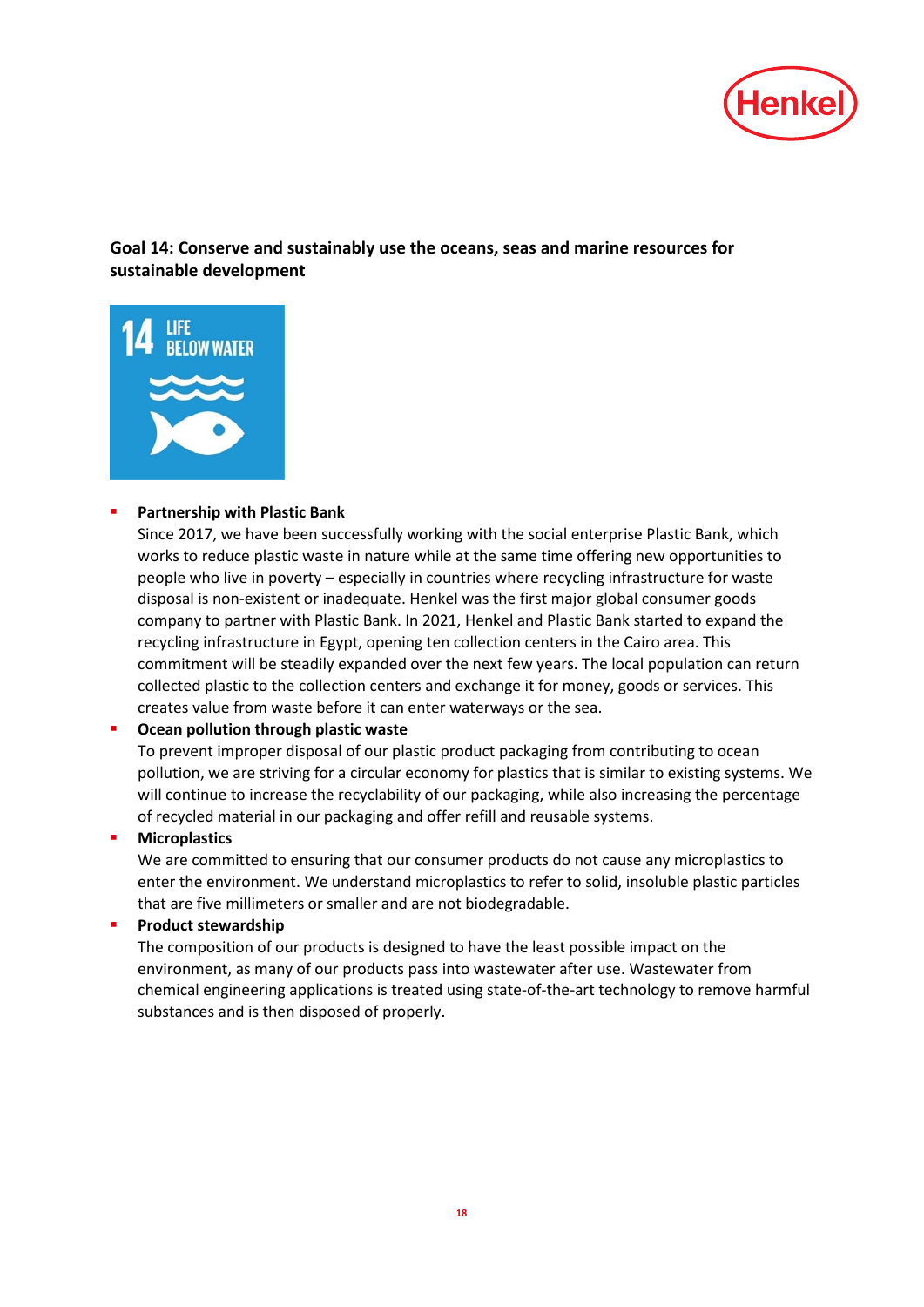

**Goal 15: Protect, restore and promote sustainable use of terrestrial ecosystems, sustainably manage forests, combat desertification, and halt and reverse land degradation and halt biodiversity loss**



#### **[Sustainable palm oil and zero net deforestation](http://www.henkel.com/sustainability/dialog-and-contacts/positions/palm-oil)**

We strive to ensure that all of the materials related to palm oil and palm kernel oil that we buy and use in our products are produced through sustainable practices. Our goals for 2025 include, for example, ensuring that these oils do not contribute to the deforestation of primary or secondary rain forests with significant ecological value. These include peat lands and other highcarbon stock areas. Alongside environmental considerations, we place a strong focus on the rights of people who work in the palm oil industry or live in communities directly impacted by its activities. We want to drive visible progress toward sustainable palm oil and palm kernel oil and make a positive contribution to both the environment and the people affected. This is why we are engaged in several initiatives, for example the Roundtable for Sustainable Palmoil (RSPO), Action for Sustainable Derivatives (ASD) or the Forum for Sustainable Palm Oil (FONAP).

#### **Smallholder projects promote sustainable production**

Together with the development organisation Solidaridad, Henkel has been involved since 2013 in smallholder projects in various countries such as Ghana, Honduras, Indonesia, Colombia, Mexico, Nicaragua and Nigeria to produce sustainable palm oil. The focus was on training in best practice approaches, including climate-friendly agriculture, along with exerting an influence on policy and involving stakeholders. Building on the very good collaboration with Solidaridad, we have developed specific plans for the next few years to expand the commitment further.

# **Responsible Sourcing**

We expect our suppliers and business partners to conduct themselves in a manner consistent with our sustainability requirements. In selecting and working with our business partners, we also consider their performance in regard to safety, health, environment, social standards and fair business practices. The key element here is our responsible-sourcing strategy, which places a clear focus on a shared fundamental approach.

In 2011, Henkel and five other companies in the chemical industry established the initiative "Together for Sustainability – [The Chemical Initiative for Sustainable Supply Chains"](https://www.tfs-initiative.com/) (TfS). The TfS initiative aims to harmonize the increasingly complex supply chain management processes with regard to sustainability and to optimize the dialog among worldwide business partners.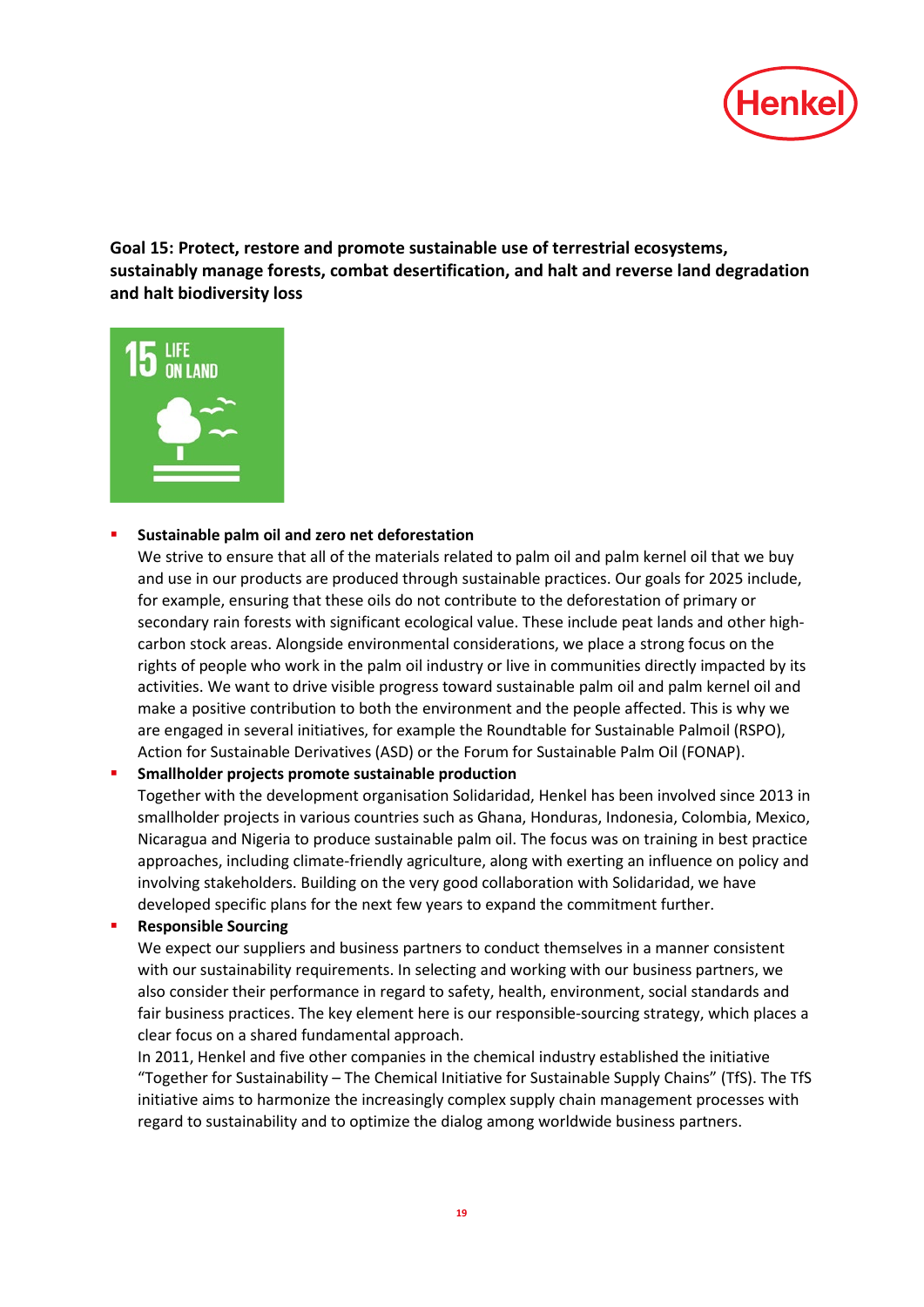

# **Paper and cardboard**

The most widely used packaging materials made from renewable raw materials are paper and cardboard. If wood is sourced and produced in an unsustainable manner, it can lead to deforestation in areas of high ecological value. That is why we aim to source 100 percent of the paper and board material used in our packaging as recycled material or – where the use of virgin fiber is required – from sustainably managed forestries. This is also part of our commitment to the Consumer Goods Forum initiative against worldwide deforestation and for the protection of biodiversity.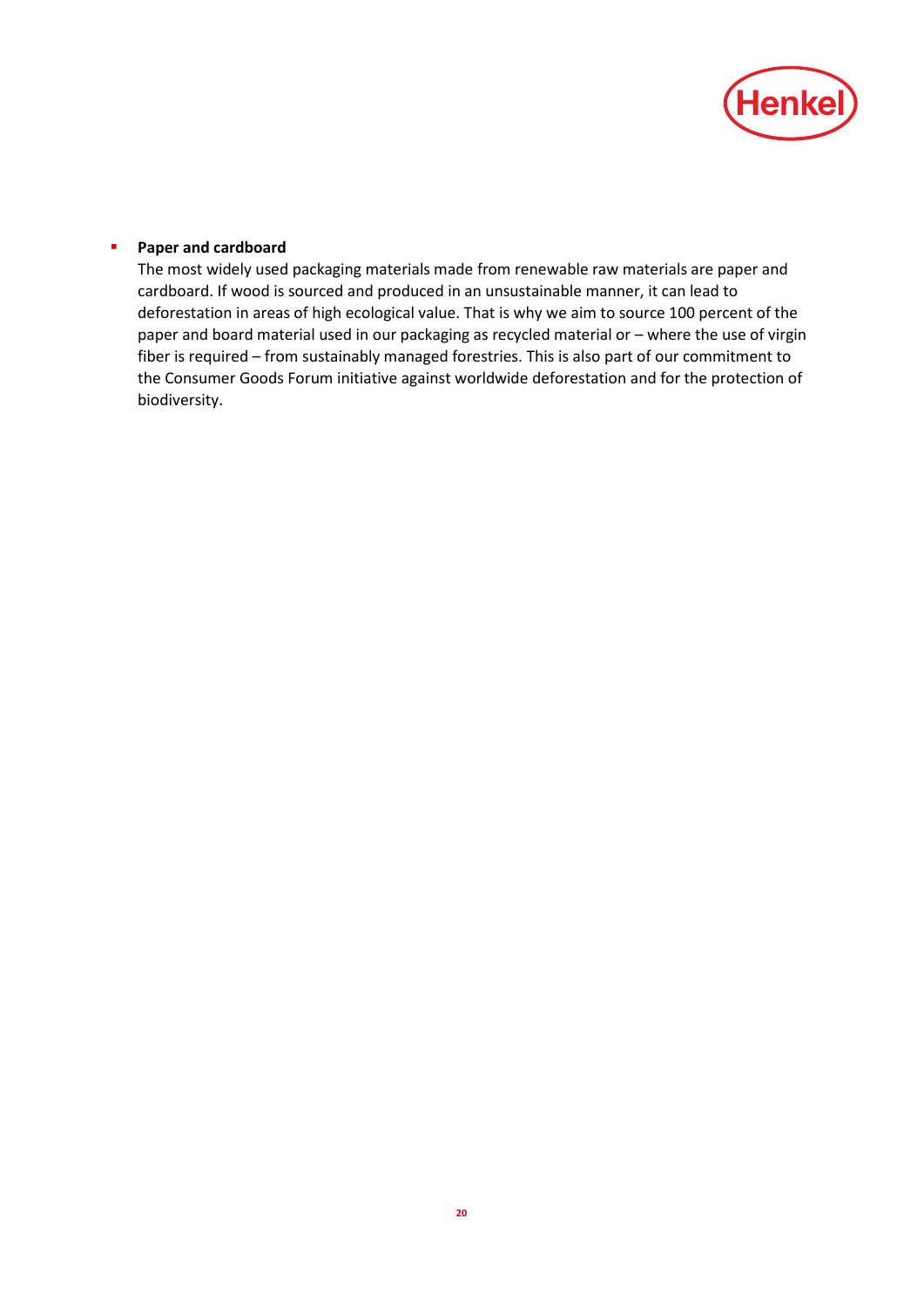

**Goal 16: Promote peaceful and inclusive societies for sustainable development, provide access to justice for all and build effective, accountable and inclusive institutions at all levels**



# **Codes [and standards](http://www.henkel.com/company/corporate-culture)**

Based on our corporate purpose, vision, mission and values, we have formulated globally binding rules of conduct that are specified in a series of codes and corporate standards. These apply to all employees worldwide, in all of the business areas and cultural spheres in which we operate.

#### **Governance & Compliance**

We are strongly committed to corporate governance and corporate compliance on both a local and global level. Responsible management processes, compliance with many different legal requirements, and cultural sensitivity are cornerstones to being successful in our international markets.